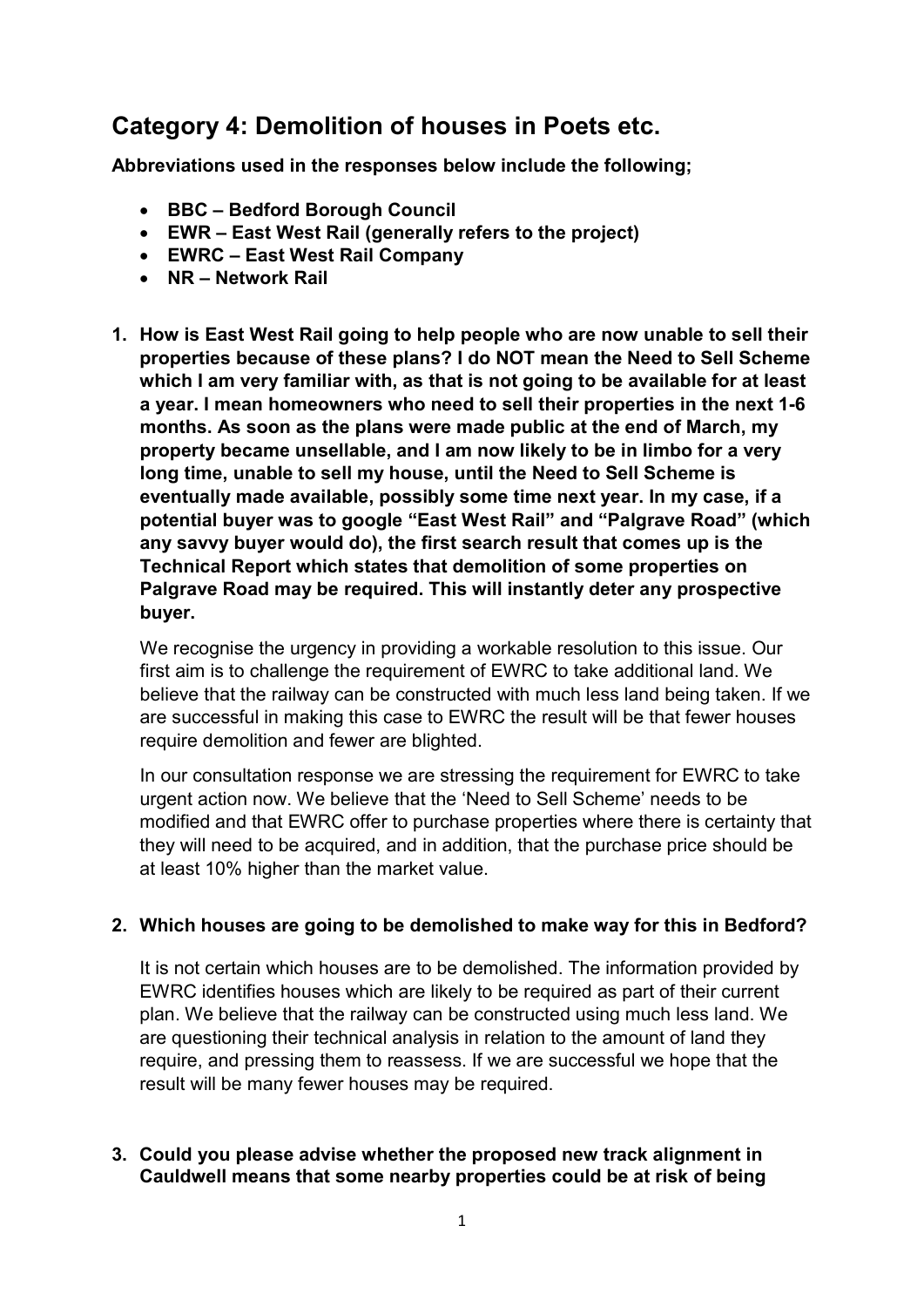#### demolished? These include the Arts & Crafts Centre, Cauldwell Community Centre and residential properties on Althorpe Street and Ossory Way.

 The EWRC has not suggested that either centre or any of the properties in Althorpe Street and Ossary Way are at risk of demolition.

 4. I am submitting a question for the meeting regarding the rail extension and it is at the end of this letter but first may I add my voice to the many people who are seriously concerned at the plight of those who are at risk of losing their homes to this venture? Surely nothing is more precious than a home? And I fear that, historically, compulsorily purchased homes leave erstwhile occupants much worse off. PLEASE do not cocoon yourselves with the thought that the greater good is served by the sacrifice of a few. Unless you can reassure us that FULL AND FAIR RECOMPENSE will be made to those people who will be made HOMELESS, you must not continue with these developments. We live in times when politicians are trusted less and less and seen as self-serving and greedy. I beg that you use powers wisely and benevolently. Thank you for reading this. HERE IS MY QUESTION FOR THE MEETING "Can you assure us that any home occupiers, whether owners or tenants, made homeless by these plans, will be FULLY AND FAIRLY recompensed and that budgets for all proposed works which include compulsory purchase and home demolition reflect these costs?"

 We do not underestimate the impact on the residents whose properties are currently blighted by the threat of compulsory purchase. We know that people will be angry, upset and worried. We will do our utmost to ease the worries by pressing EWRC for better compensation and by trying to reduce the number of properties that may be subject to acquisition.

 There are rules governing the compulsory purchase of property which ensures that the purchase price is the market value for the premises (ignoring the fact of any blight). The aim is that the owner receives a fair price. We are pressing for an increased compensation payment to those owners whose houses are compulsorily acquired.

 We are also questioning EWRC as to whether they need to take as much land. We believe that the railway can be constructed using less land. If we can persuade them of this situation and get them to rethink their land requirement, we are hopeful that less land will be taken and so there will be fewer homes and residents affected.

 5. Why do the homes adjacent to Shakespeare Road and on Ashburnham Road need to be demolished for 2 new rails? There are already 4 rails North of Bedford Station. Why can't these be used to the junction where the line would switch East TOWARDS Cambridge?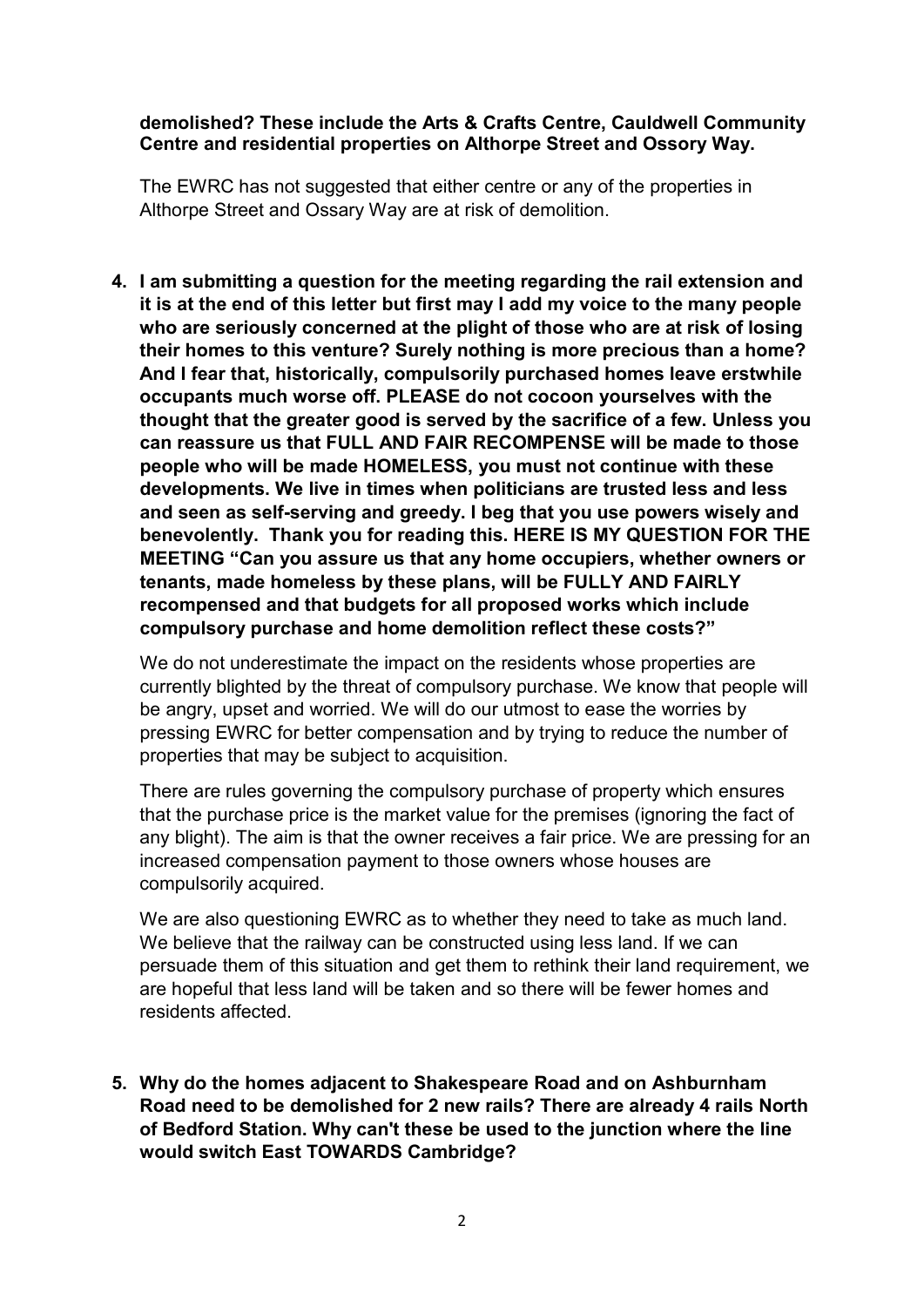EWRC believes that two additional lines are required to run a separated service from trains on the Midland Main Line. However, the Council believes that it is possible to integrate both services on the existing four-track railway and has made this case to EWRC and has provided evidence to this effect.

 In addition, even if six tracks were required, we believe the tracks could fit into less space than that shown by EWRC on their plans, and as a result, fewer properties would need to be acquired.

 We realise how important this issues is to local residents and in particular those directly affected, and we are raising this issue with EWR as matter of urgency.

# 6. Unnecessary impact on home owners - noise, loss of homes. We understand nearly a hundred homes will be lost and a number of people have already been put on notice. This is terrible for them but it is made worse knowing the preferred route makes no sense.

 We are hopeful that we can persuade EWRC that they need less land and as a result fewer houses will need to be acquired. The preferred route is about creating long term opportunity. It is likely to make more sense retrospectively once the benefits are all delivered than now when those benefits cannot be seen or used.

 The business case for EWR is built upon long term demand across a wide swathe between Oxford and Cambridge. The government believe that future prosperity will be linked to connectivity to and from these locations. This connectivity will stimulate high tech innovative companies which are expected to locate in locations with good rail connectivity. Connecting Bedford directly to this system is important to the future prosperity of the town and Borough.

 7. The council has hired consultants and briefed them to find ways of reducing the chances of some demolitions. Can the council please brief its consultants to find ways to avoid ALL demolitions of homes in the Borough? Can the council please also brief the consultants to find ways of maximising the chances of there being a fast-line platform at Bedford's main station which would both help reduce the chance of demolitions and improve the chances of trains from Leicester to London calling at Bedford?

 We believe that the railway can be constructed with much less land being taken. If we are successful in persuading this case to EWRC the result will be that fewer houses require demolition and fewer are blighted. In terms of the redevelopment of Bedford station we agree that the construction of a fast-line platform is essential for the reasons that you mention.

# 8. If EWR are adamant for a 6 track around Bedford station, will you reconsider an alternative route, to avoid less impact on peoples homes?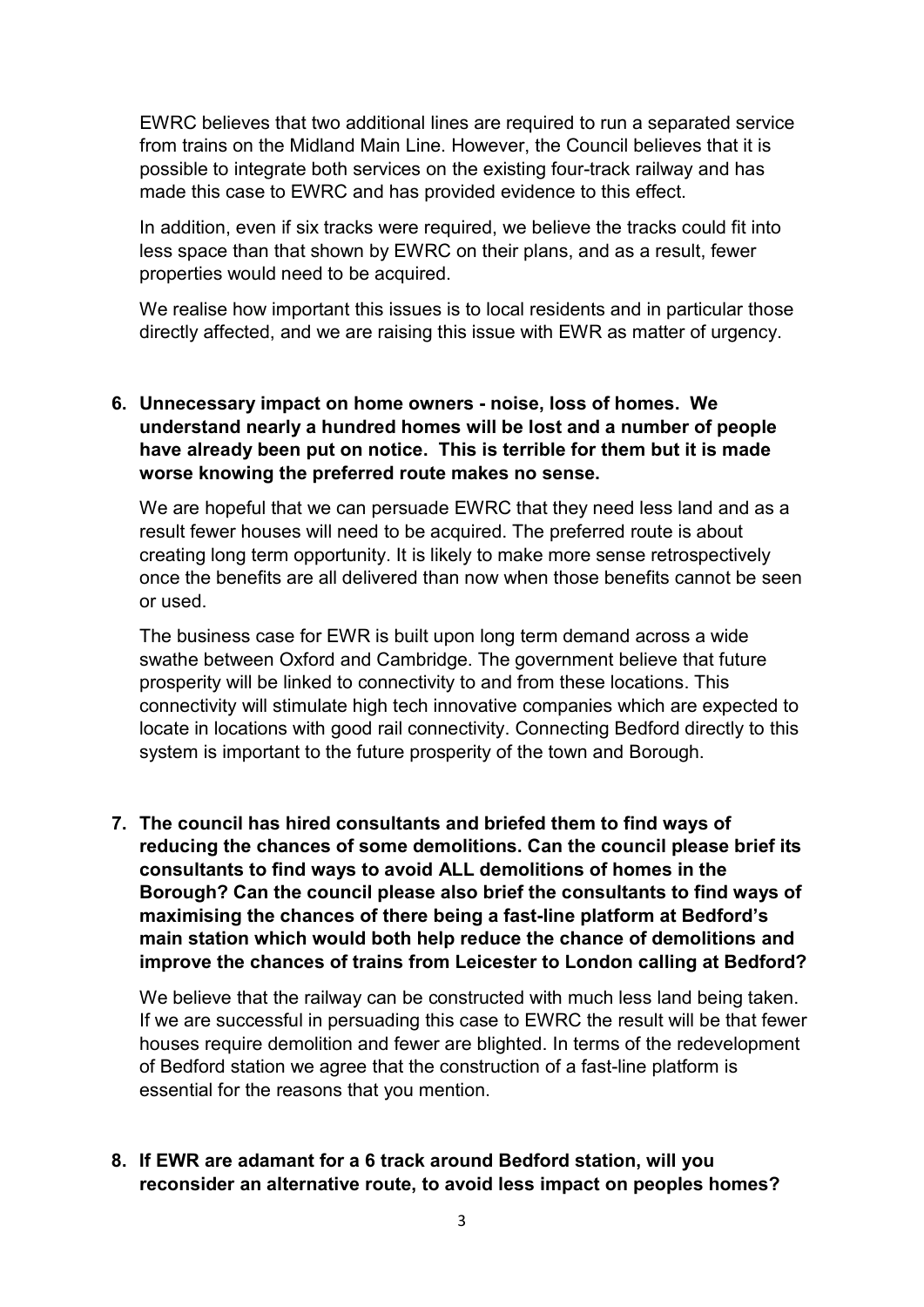## There are documents dating back to 2018 from network rail stating the impact on homes for 6 tracks that you must have been aware of.

 We believe that it is possible to integrate both Midland Main Line and EWR services on the existing four-track railway. We also believe that EWRC could fit two additional tracks into less space. So even if EWRC insist on six tracks we are hopeful that we can persuade them that they need less land and as a result fewer houses will need to be acquired. We realise how important it is to local residents and in particular those directly affected, and we are raising this issue with EWR as matter of urgency.

 Although the Council was aware that Network Rail (NR) was looking into the possibility of 6 tracking north from Bedford, the Council was not officially consulted on this until the recent consultation.

 Now that the NR work is available, we are pleased to note that they also found six tracks to be unnecessary.

 9. Q: Will BBC stop supporting Route E now that EWR Co have confirmed the requirement for the devastation of 100+ properties, including demolition and removal of gardens because of the expansion of Midland Road station and the new requirement for 6 tracks when existing Midland Road station ?

 Our focus is on alleviating the issues in respect to the potential impact on local residents whose houses might be compulsorily purchased. Our view is that the railway enhancement can be delivered with a much smaller requirement to acquire land and property. We are pursuing this with EWR as a matter of some priority. The Council supports route E because it believes this presents the greatest opportunity for growth and prosperity to the Borough as a whole.

# 10.Will Bedford Borough Council commit to avoiding the (apparently considerable) destruction of housing in the Poet's Area of Bedford?

 BBC will do its utmost to ensure that EWR fully consider alternative proposals to mitigate the impact of the rail enhancement proposals in the area. We believe the infrastructure enhancements can be delivered with less land than EWRC is proposing. If we can persuade EWRC of our case we are hopeful that the number of houses affected is greatly reduced.

 11.Why was Bedford Borough Council not aware that routing the EWR line through Bedford would result in the demolition of in at least 60 homes in the Poet's area? Were they not informed during the 2019 consultation that an extra two tracks would be required and that again Bromham Road Bridge would need to be widened? If they were not aware and this has only just come to light then this proves that the original consultation was deeply flawed.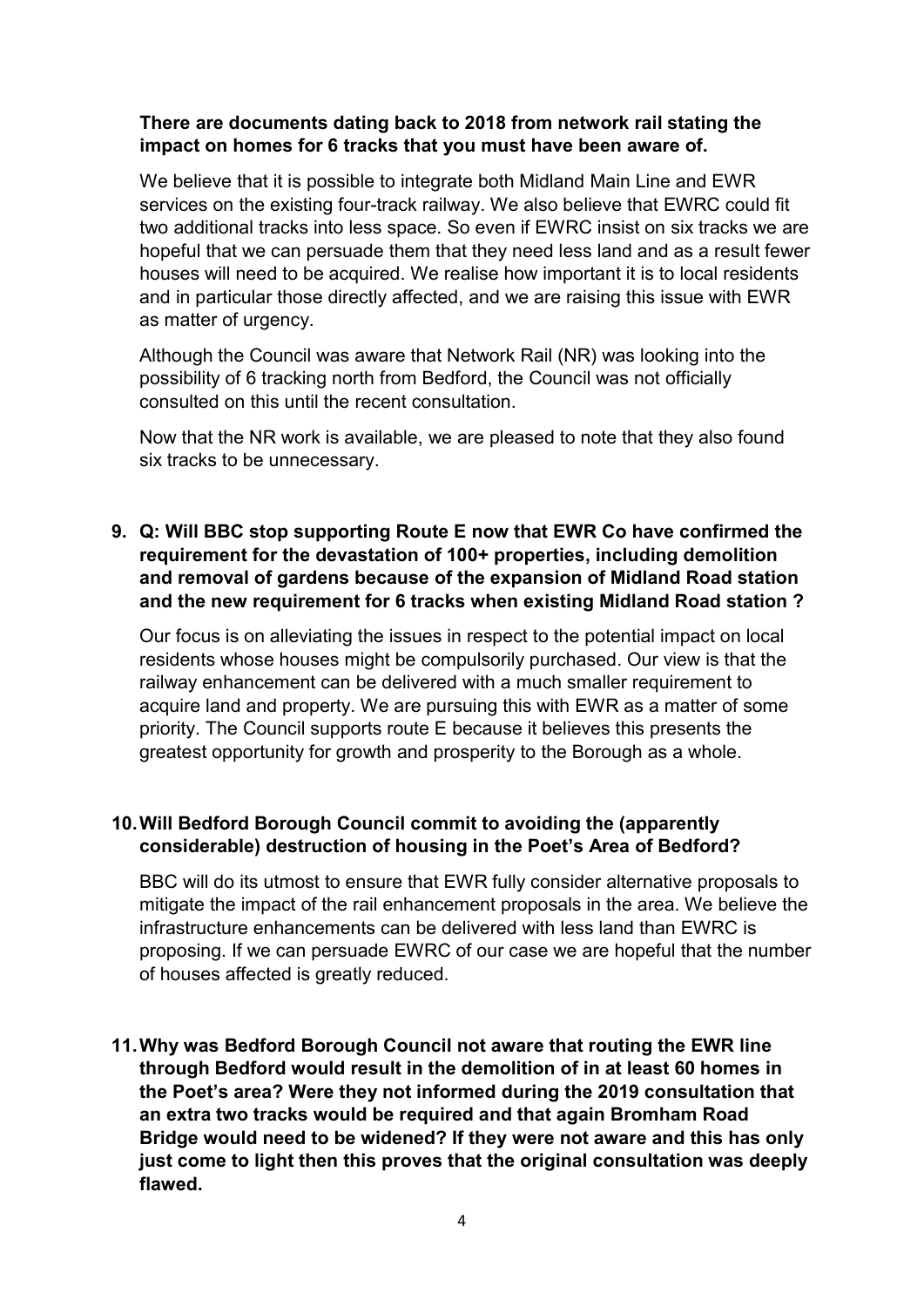The 2019 consultation, which concerned five different routes, was not at the level of detail to specify the precise impact at any location. It is only through the 2021 consultation process that we have become aware of the proposed impact in the Poet's area. We are surprised at the number of houses that may be involved. However, we believe that EWRC could deliver their enhancements using significantly less land. If less land is taken, then we hope that fewer homes will be affected. We are pursuing this approach with EWRC as a matter of some priority. The 2019 EWRC consultation concerned strategic decisions on route selection. The 2021 EWRC consultation includes much more detail because it is focused upon one route.

 12.I am a resident of the Poets Area of Bedford, One who's home may be subject to CPO under the preferred track alignment North of the station. What research have Bedford Borough Council undertaken, or will be undertaking to establish to impact of air pollution, noise AND congestion the proposed redevelopment of the Midland Mainline station and additional track will have on the area, both during construction and after completion? When will the findings be made public?

 BBC has commissioned work to demonstrate to EWRC that an EWR service can operate on 4 tracks north of Bedford Midland Station through the Poets Area of Bedford, and we will continue to make this case.

 However, the scheme promoter, in this case EWRC, is obligated under UK law to examine and make public the environmental impacts of the scheme though an Environmental Impact Assessment. This detailed work will help EWRC to make their choice of route within corridor E before the next, statutory, stage of the consultation process.

 13.It is frustratingly unclear in the EWR consultation document what is proposed beyond the urban area of Bedford. For example a great deal of detail is suggested for the Poets area, but then only a vague description of how the railway would negotiate the terrain once it would diverge beyond the existing railway line.

 We agree that the detail is sparse, but we have taken the opportunity to provide EWRC with our thoughts concerning how the impact of the railway might be minimised. More detail is required as to the precise alignment of the route, and the impact of infrastructure on the geography. We have made this point in our consultation response to EWRC. We would expect further consultation on the detail in due course.

 14.I'd like to draw your attention to the major disruption to the life of Bedford and surrounding area residents if the East West Rail (EWR) goes ahead in its current form. In addition to the well published demolition of many homes, the project will impact Bedford in many other ways. In particular Great Ouse Way, Bromham Road, Ford End Road, Paula Radcliffe Way,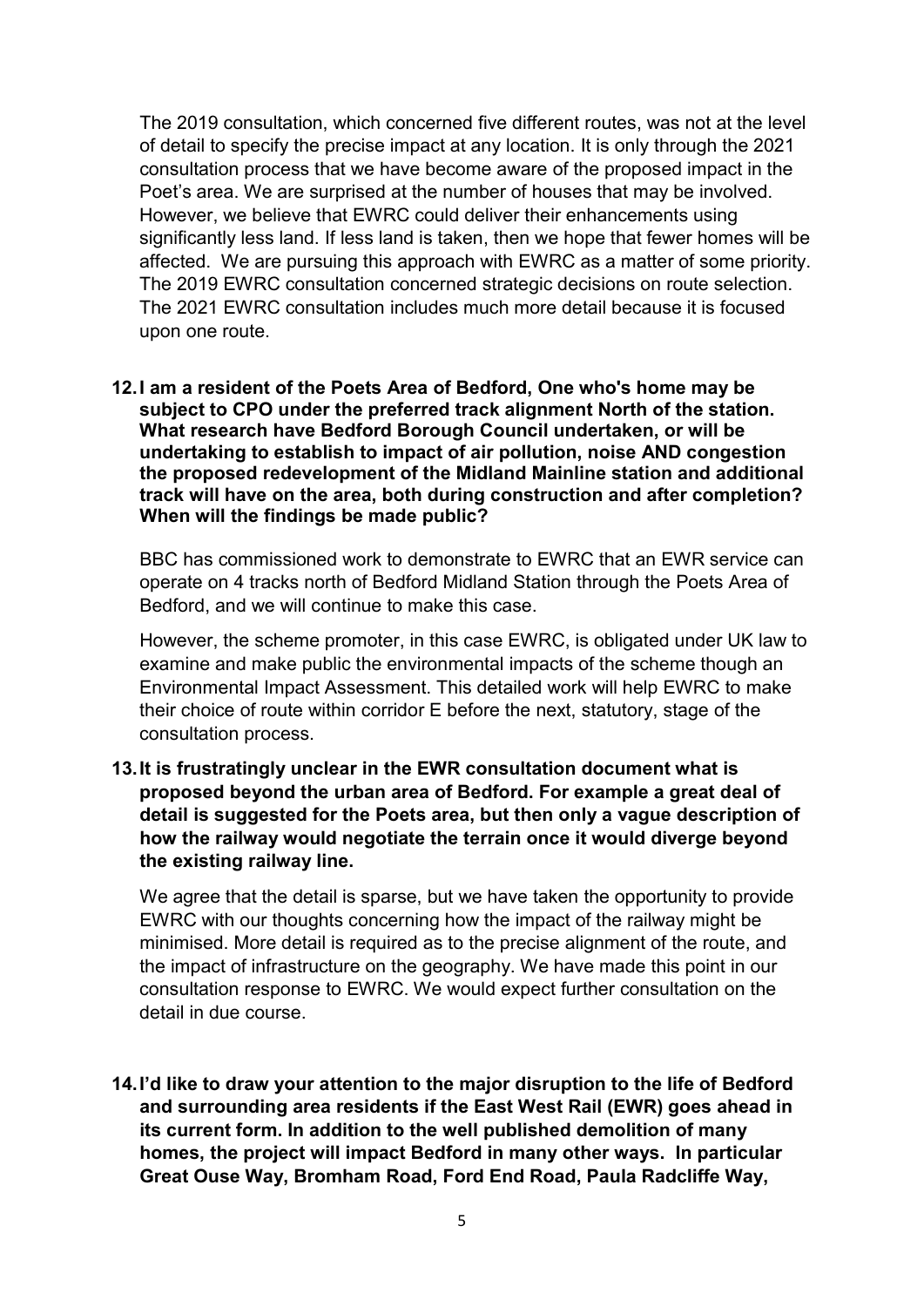Clapham Road and several others road which will need to be closed for extended periods of time. The recent Bromham Road Rail Bridge rebuilding took nearly 2 years. It is unlikely that re-widening of the bridge will take any less time as all of the services will still need to be re-routed. In the case of the Great Ouse Way this will need to be closed whilst major earth works take place to raise the height of the roadway. Whilst the exact timing & duration of disruption are unknown, it's unlikely to be less than 12 months. The consultation document also implies that the Clapham Road Roundabout will also need to be raised/modified. As for the Ford End Bridge it is likely that it will need to be demolished & re-built. Again yet more disruption to Bedford.

 As part of the BBC consultation response, we have made clear our requirement that Great Ouse Way is kept open at all times with the provision of a temporary bridge. We have also suggested an alternative route alignment to the south of the River Great Ouse which we hope will be a viable and cheaper alternative to the existing EWRC proposal. If this route proposition is developed it could mean that an existing span of a bridge supporting Paula Radcliffe Way could be utilised for the railway line. If so, this would significantly reduce vehicular disruption in the area. We have alerted EWRC to our desire to develop and agree a Construction Management Plan for the proposed works to deal with numerous aspects associated with the works including management of road closures.

 15.Another impact of EWR is the loss of 12 car Jowett Sidings at Bedford Station. The direct impact of this will Bedford will lose its 12 car trains to London on Thameslink. East West have provides no alternative solution to the loss Jowett Sidings. If East West goes ahead Thameslink will have no option but start the 12 car trains south of Bedford, and Bedford will lose its regular frequent service to London. The north south service is much more important to Bedford Residents than a slightly quicker journey to the outskirts of Cambridge.

 In the EWR Consultation Technical Report, the possible requirement to relocate (not lose) the Jowett Sidings is discussed. It mentions that EWRC will work to determine a solution which works for Network Rail and the Train Operating Company. The report mentions that a number of potential possibilities have been identified. There seems to be no reason to think, then, that a satisfactory outcome will not be found to stable 12-car trains at a location that enables service to Bedford.

 EWRC (backed by the Government) considers that the business case for developing rail services between Oxford and Cambridge and beyond is strong enough to warrant major investment. The Council believes that Bedford's position at the centre of north / south and east / west rail services will bring significant economic benefits to the borough.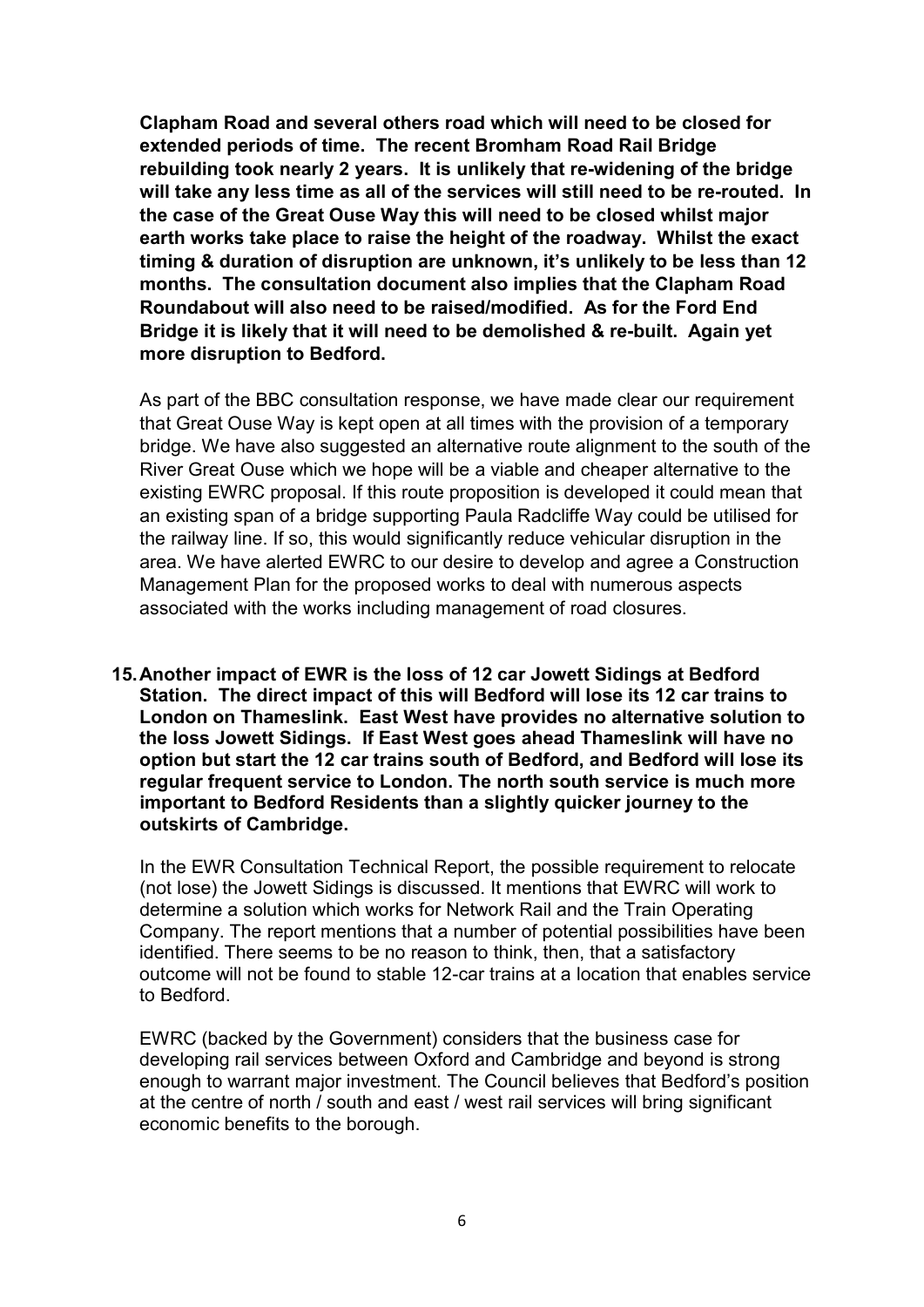#### 16.The economic effect of all these road closures and disruption to rail services should not be underestimated, especially in the post covid world where Bedford and its shops are already challenged.

 We understand the difficulties and disruption of road closures and alteration of train timetables due to engineering works. BBC will work with EWRC and local residents to ensure that disruption such as road closure is kept to an absolute minimum.

# 17.Please confirm the anticipated cost of repossessing property in Bedford Town as a result of the current intended route and please state if and how much of local funds will be required to finance this.

 BBC is not responsible for any compulsory purchase in relation to this scheme. The responsibility sits with EWRC who will also manage the costs and the budget.

# 18.So far I have been unable to discover why Bedford needs a second station, particularly in this location – What / who would it serve. I understand the current St Johns Station vaguely supports the hospital, but the replacement would appear to be further away from the hospital and have no other strong "market". Do we really need another Station, within the Town?

 Bedford St John's Station provides an important facility for people travelling to Kimberley 6<sup>th</sup> Form College, Ridgmont, Bletchley and other stations along the route, as well as connections to the West Coast Mainline. There are two proposals for a relocated Bedford St John's station. BBC supports Alignment 1 which relocates the station closer to the hospital. This new station will make it easier for visitors to access the hospital. The relocation of the line and the removal of the current station will open up development opportunities on current railway land and the vicinity.

# 19.The construction of a replacement St Johns station, would have a significant impact on local housing, requiring much compulsorily purchase and demolishment of property to provide suitable station infrastructure / roads / parking. Housing in the town is currently at a premium with properties being snapped up as they come onto the market. Has this been factored in?

 We understand that the proposals to replace the station at St Johns will make it easier for people to access the hospital by train. The relocation of the line and current station will open up development opportunities on current railway land and the vicinity, and this will be used to provide the necessary infrastructure the